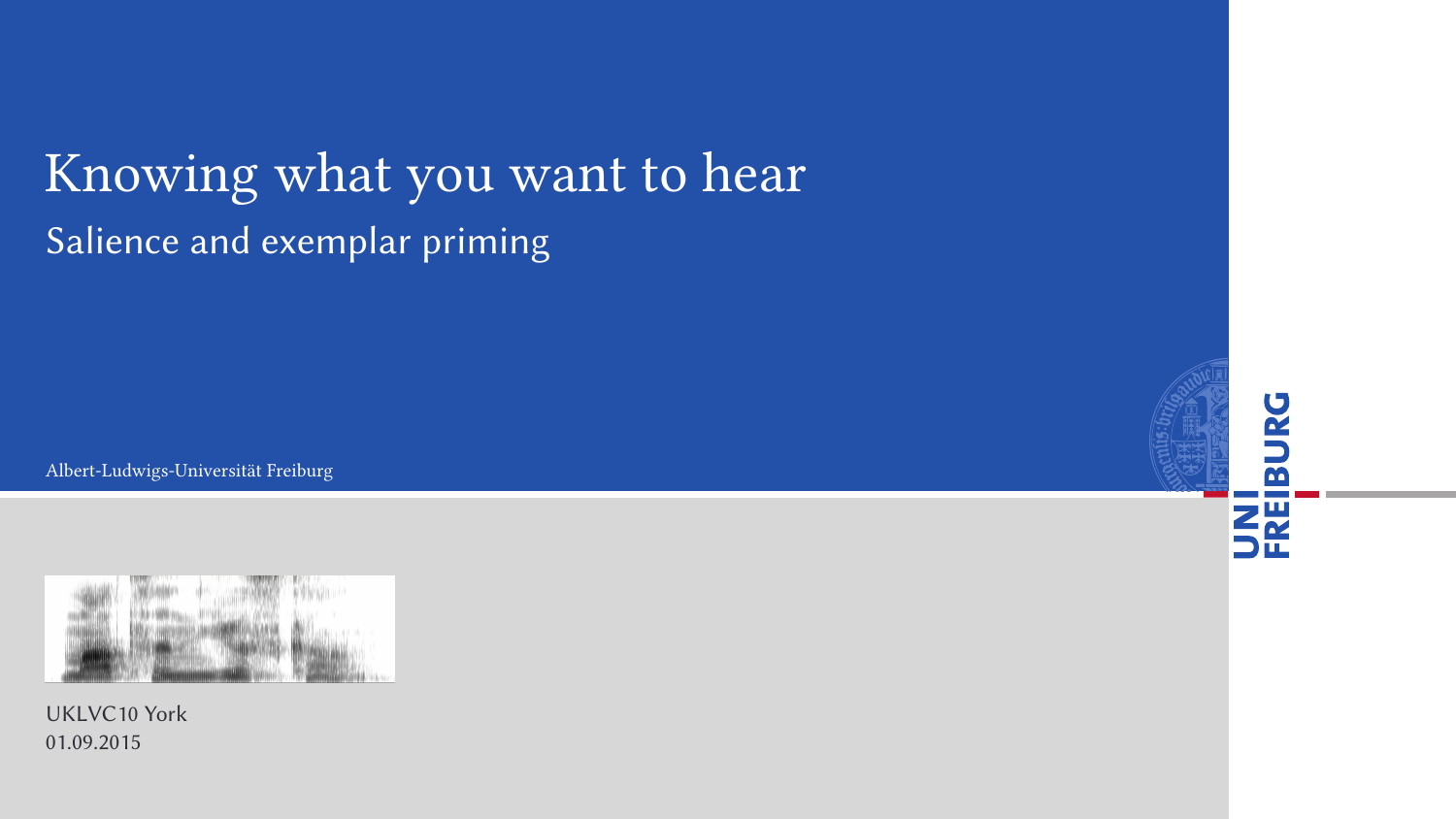## Exemplar priming

Niedzielski 1999; Hay, Nolan und Drager 2006; Hay und Drager 2010

## method

- play identical material to subjects
- **provide social information about speaker**

## results

- social information influences perception
- people hear Canadian (Australian) vowels when they are told the speaker is from there



-<br>Figure 5. Results for [1] from Hay et al. (20<br>tion (bottom panel). Data shown are for few<br>flect more Australian-like variants (top panel), and the staffed toy monipula-<br>tritcipants only. Lower token numbers reIntroduction exemplar priming hypothe variables Method stimuli presentati participants Results pooled social factors time held in phonological environment Conclusions References

UNI<br>FREIBURG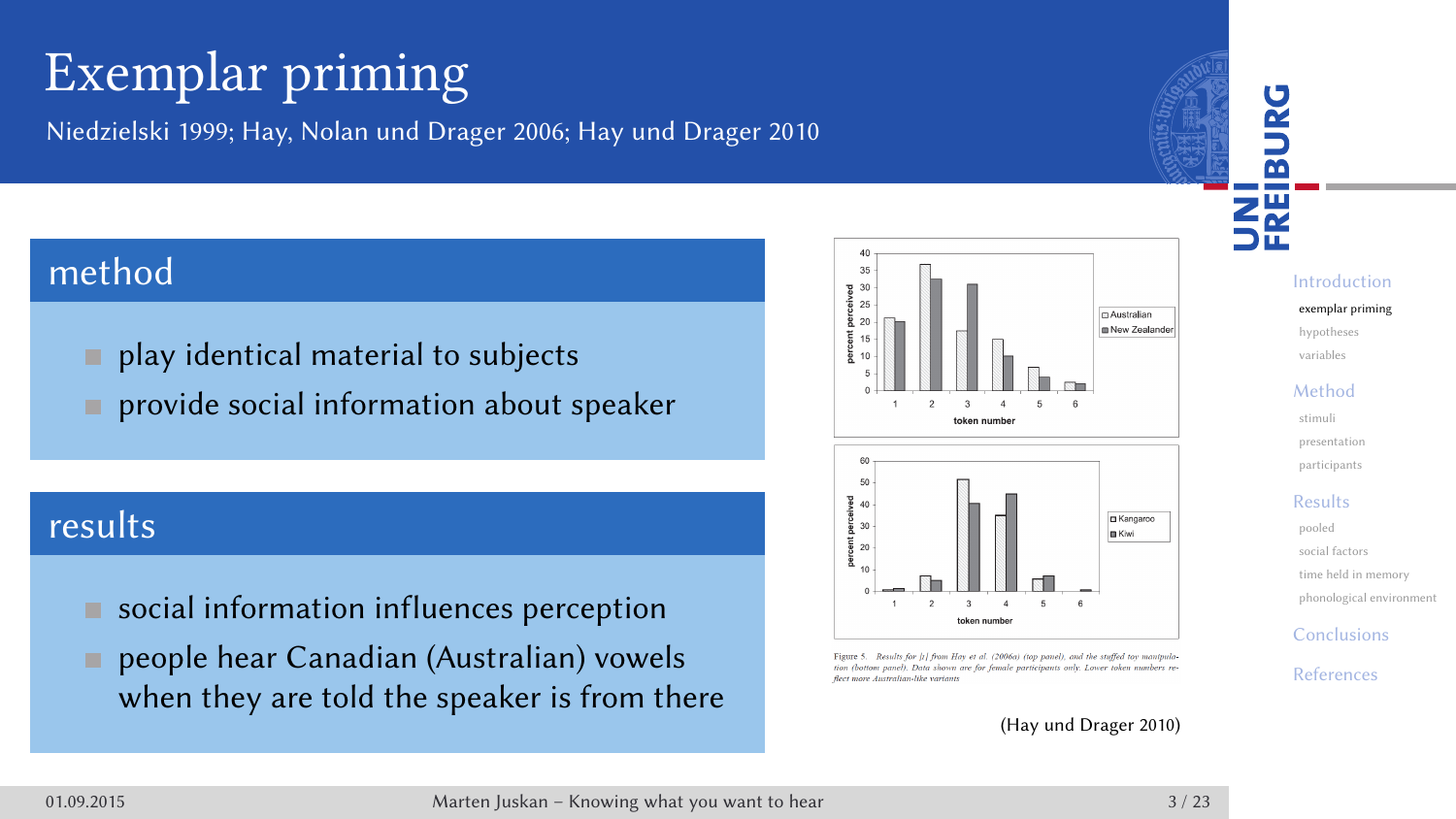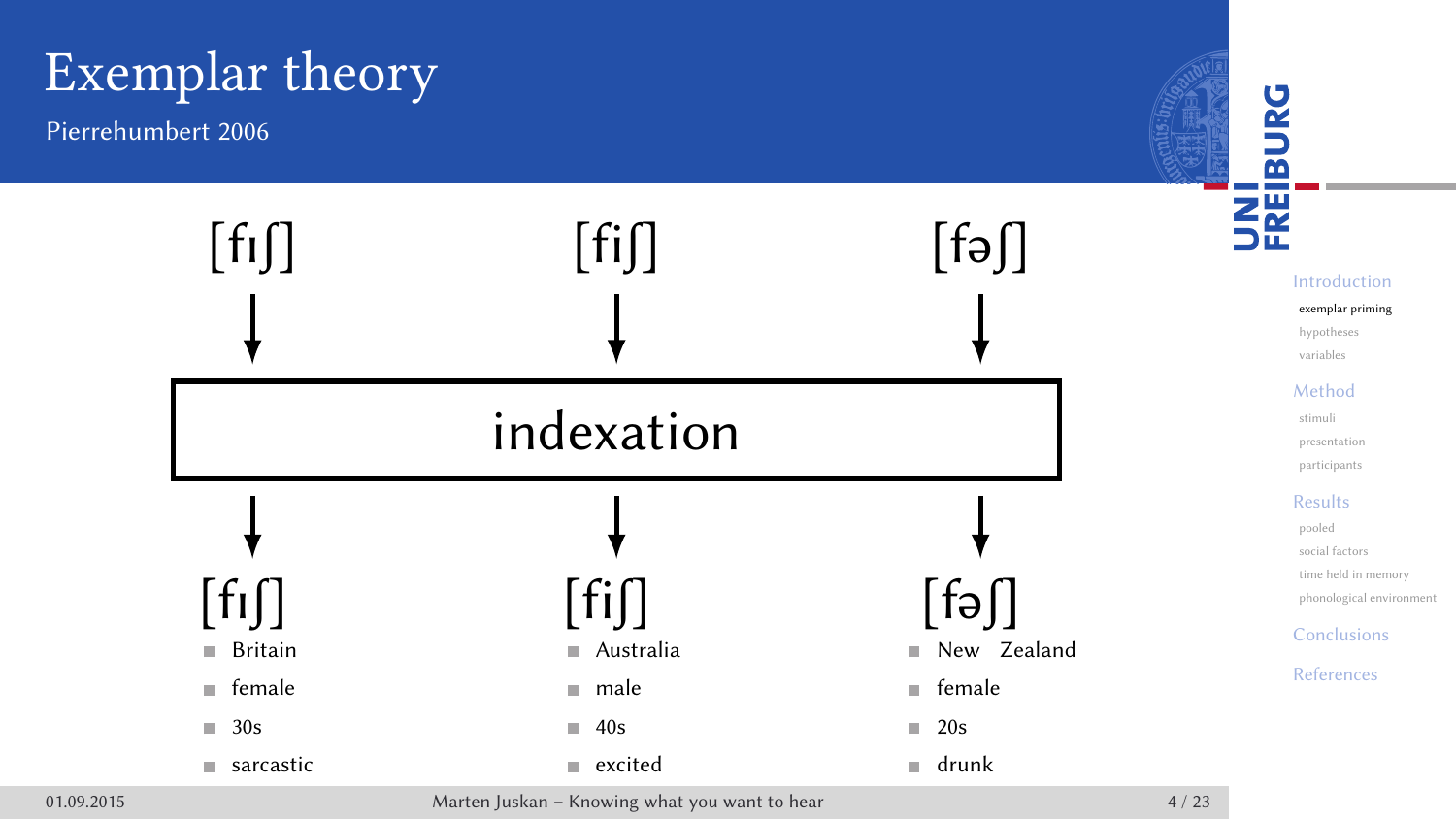## The next step

#### $\blacksquare$  gaps

- **previous research has exclusively looked at vowels**
- the potential role of social salience has not been a major focus
- most studies seem to have focused on heavily stereotyped features

#### 2 hypotheses

- priming should also work with consonants
- salient variables will create a more pronounced priming effect in perception than non-salient ones

# UNI<br>FREIBURG



variables Method

stimuli presentation

participants

Results pooled

- social factors time held in m
- phonological en

Conclusions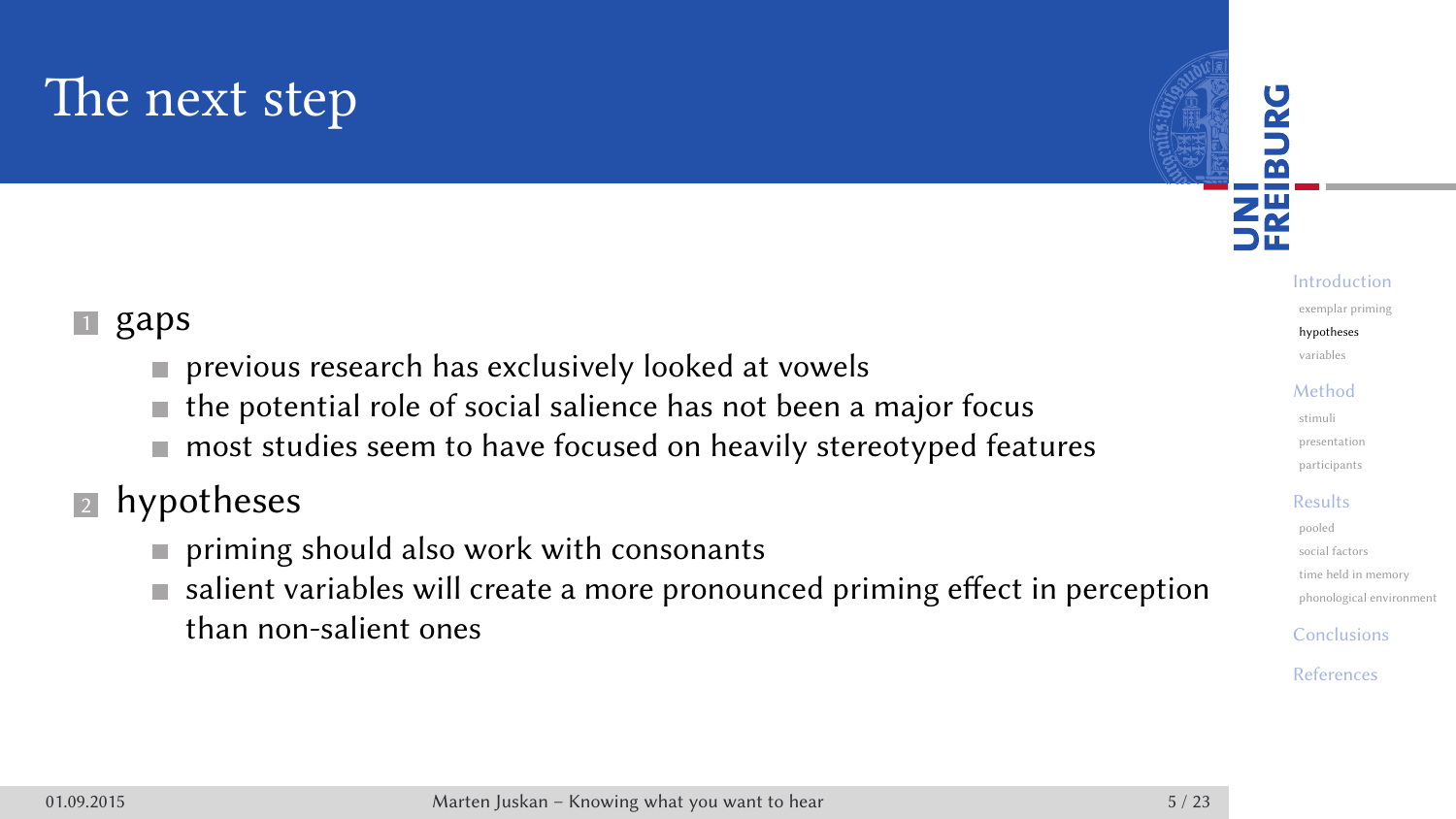## Why Liverpool?

- Scouse is "well known to most British people, and very distinctive" (Trudgill 1999: 70)
- Scouse is among the most heavily stigmatised varieties in the UK (Montgomery 2007)



UNI<br>FREIBURG Introduction exemplar priming hypothe variables Method stimuli presentation participants Results pooled social facto time held in phonological environment Conclusions References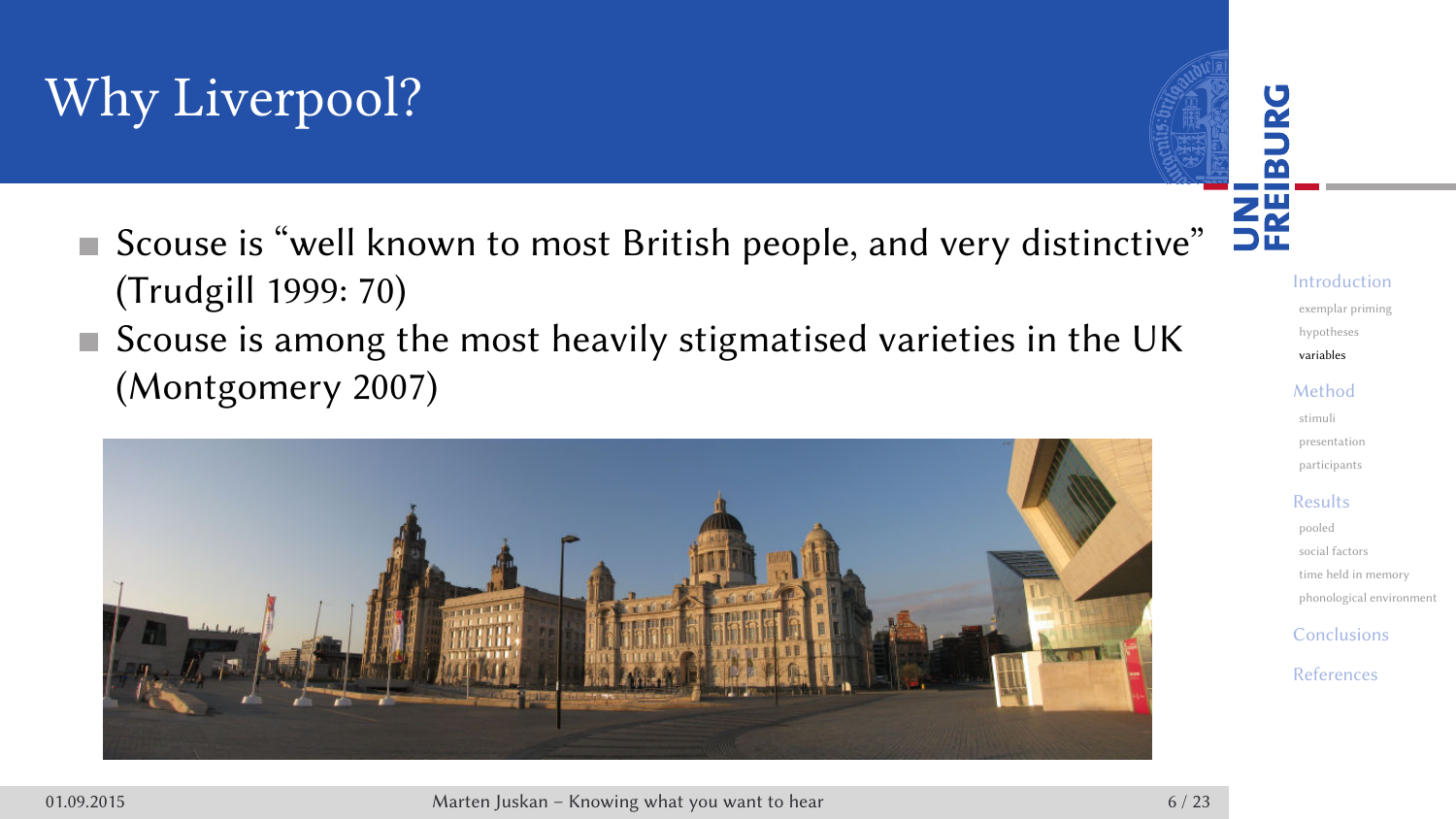## Variables

#### vowels

happy realised with a tense [i] instead of a lax [ɪ]

### consonants

**velar nasal plus lenition of /k/** <ng> is realised as [ŋg], singer rhymes with finger

**happy-tensing nurse-square merger** (towards [ɛ]) fair and fur are (near-)homophones for many Liverpool speakers

> /k/ is either an affricate [kx], or a fricative [ç, x], e.g. speaker

#### (non-salient) (highly salient)

(among others: Trudgill 1999; Watson und Clark 2013; Honeybone und Watson 2013; Juskan in preparation)

01.09.2015 Marten Juskan – Knowing what you want to hear 7 / 23

#### UNI<br>FREIBURG Introduction exemplar priming hypothe variables Method stimuli presentation participants Results pooled social factors

time held in m phonological e

Conclusions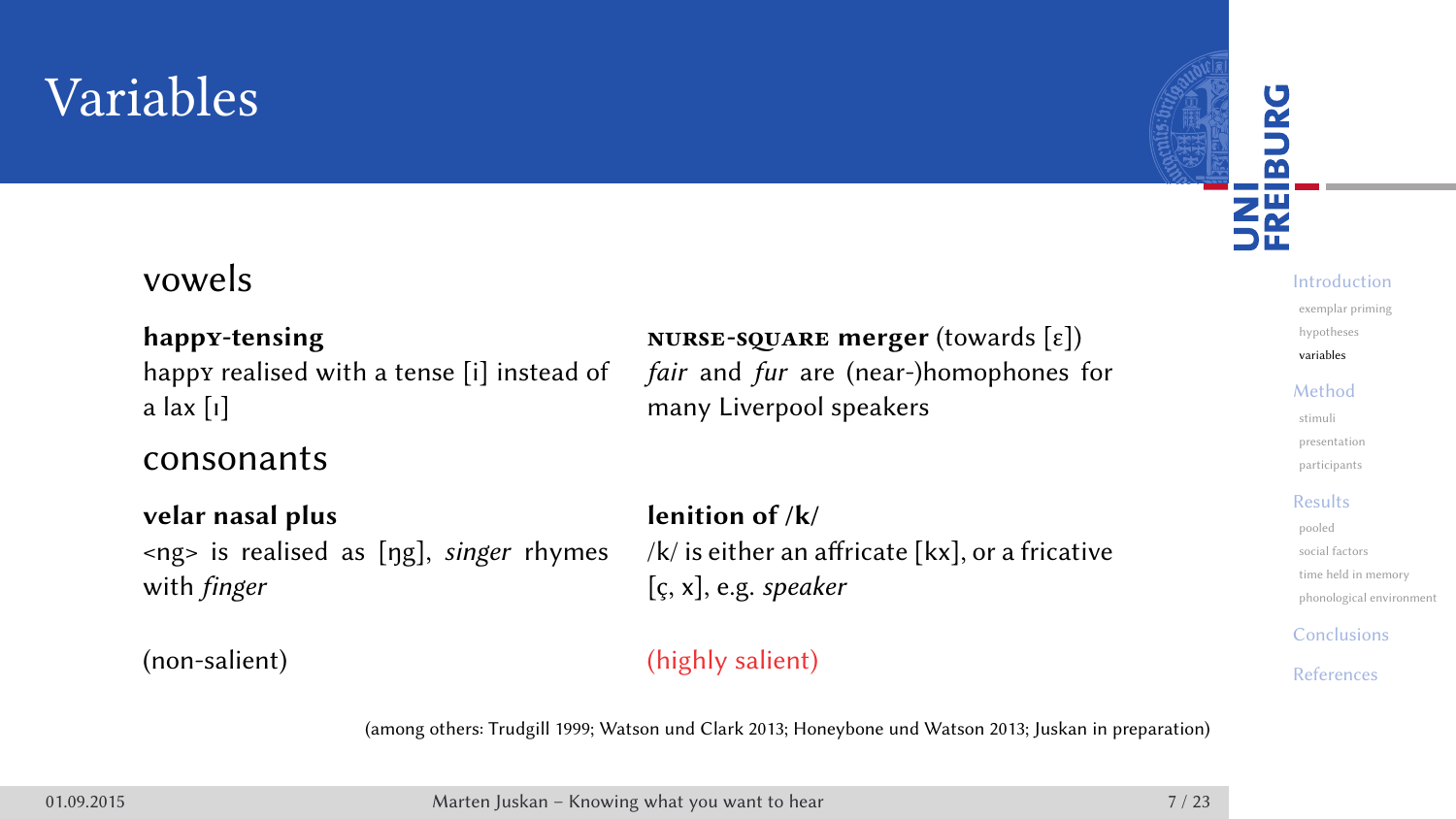## Stimulus generation - general

- **1** 48 carrier sentences (6 pairs per variable) were recorded by a linguist from Manchester example:
	- **People in that town almost never went to church.**
	- In that town **church** was not popular with people.
- **Example 3** using Praat scripts, keywords were extracted automatically from the sentences and four different versions were resynthesised
	- (1) hyper-Mancunian/standard version
	- (2) actual Mancunian/standard sound as heard in the sentence
	- (3) light Scouse version
	- (4) very Scouse version

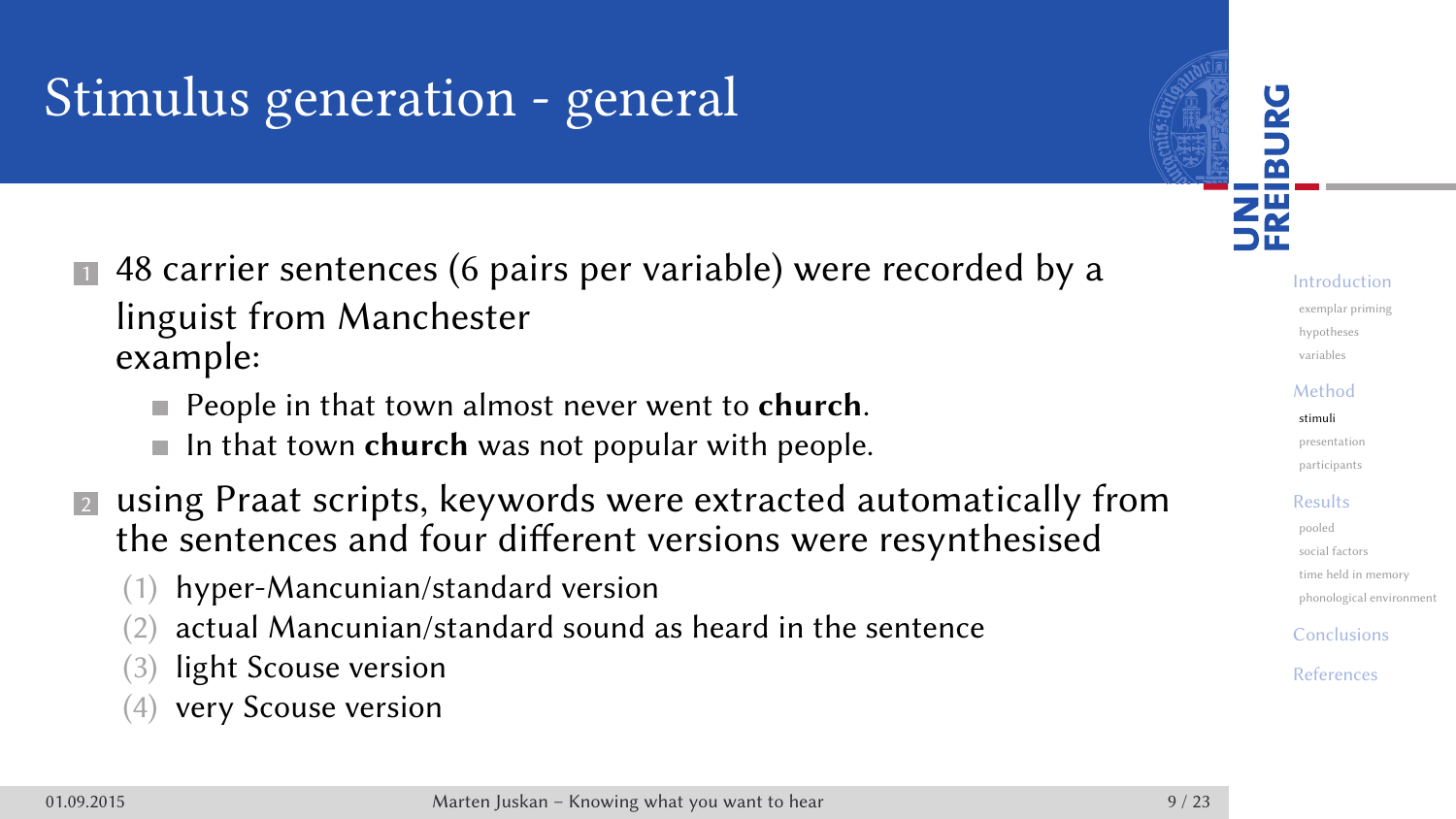## Online test

- administered using SoSciSurvey.de
- participants are randomly assigned to one of two groups
	- I. first group led to believe the speaker was from Liverpool
	- II. control group was (correctly) told the speaker was from Manchester
- 'Manchester' or 'Liverpool' displayed at the top of every page
- new randomised order for every subject
- answer and reaction time automatically recorded and saved (observations with RTs of -2000ms or smaller were discarded)
- information on subject's gender, age, regional origin, education, and profession collected

Introduction exemplar priming hypothese variables Method stimuli presentation participants Results pooled social factors time held in m phonological environment Conclusions

UNI<br>FREIBURG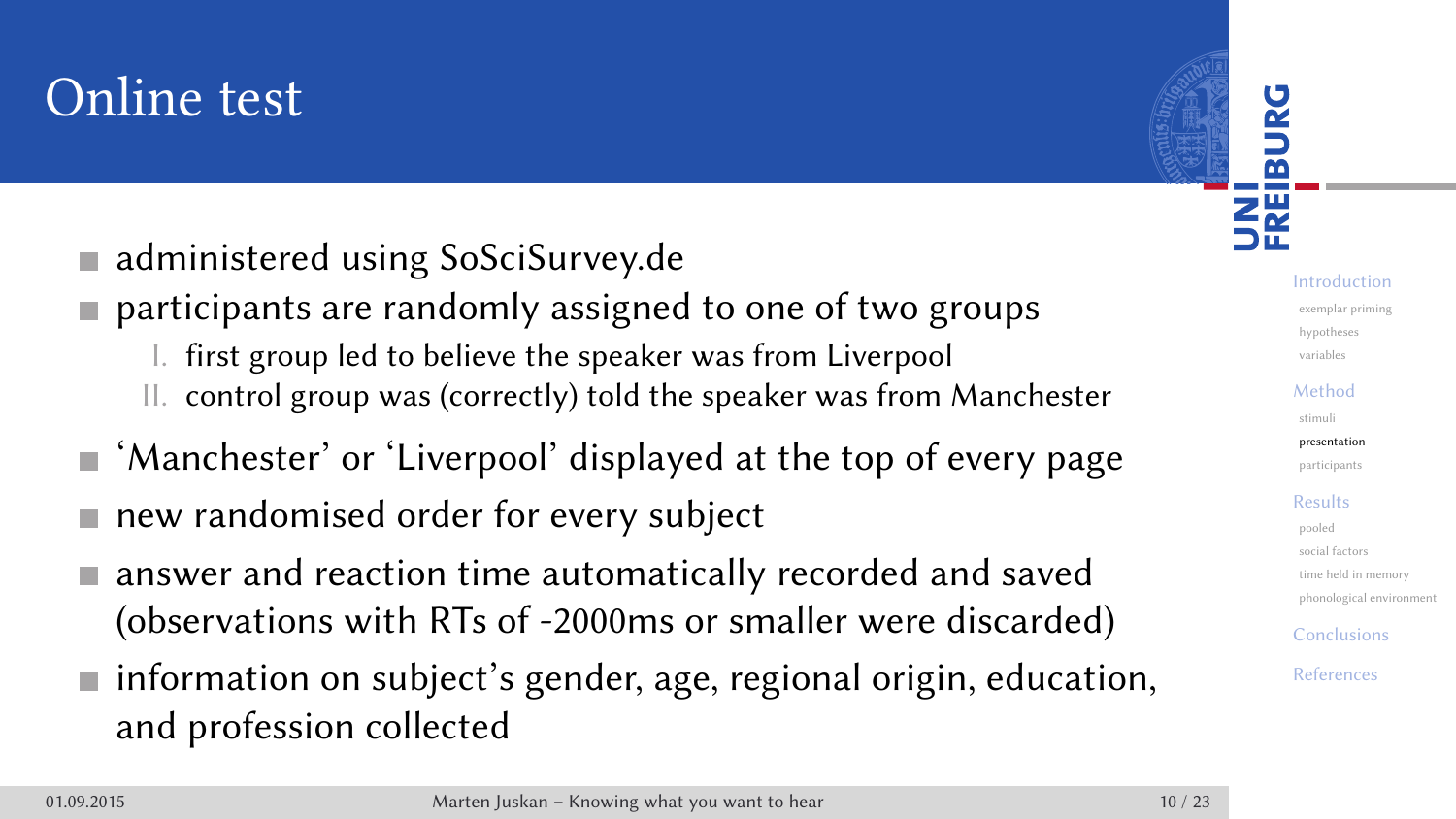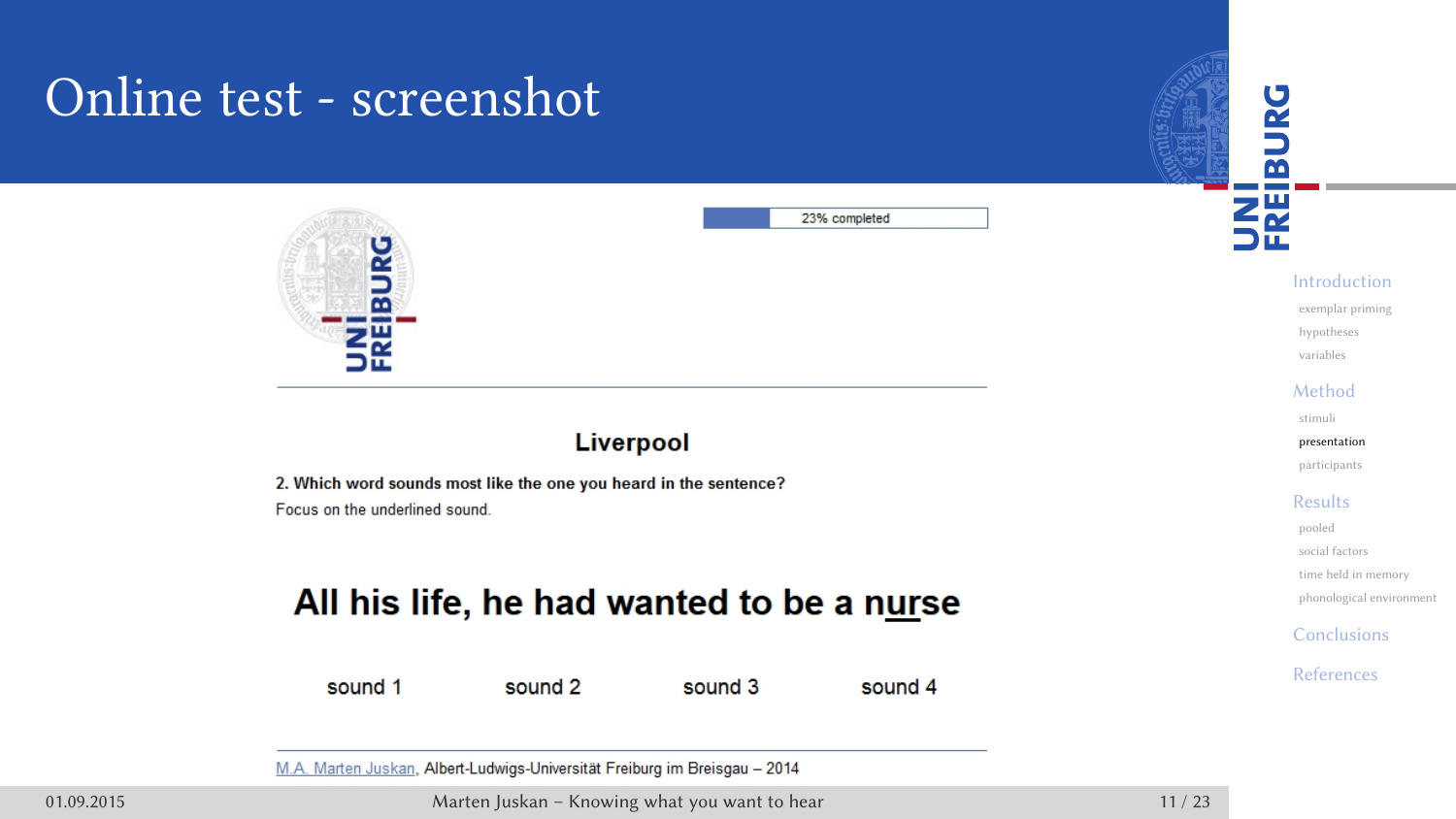# Participants

58 subjects from outside of Liverpool (2508 observations)

|           |    |   | 'Liverpool' 'Manchester' |    |
|-----------|----|---|--------------------------|----|
|           |    |   |                          | м  |
| <b>WC</b> |    |   |                          |    |
| mc.       | 17 | h |                          | 16 |



UNI<br>FREIBURG

variables Method stimuli present participants

Introduction exemplar priming hypothe

#### Results pooled

social factor time held in  $\overline{\phantom{a}}$ 

phonological environment Conclusions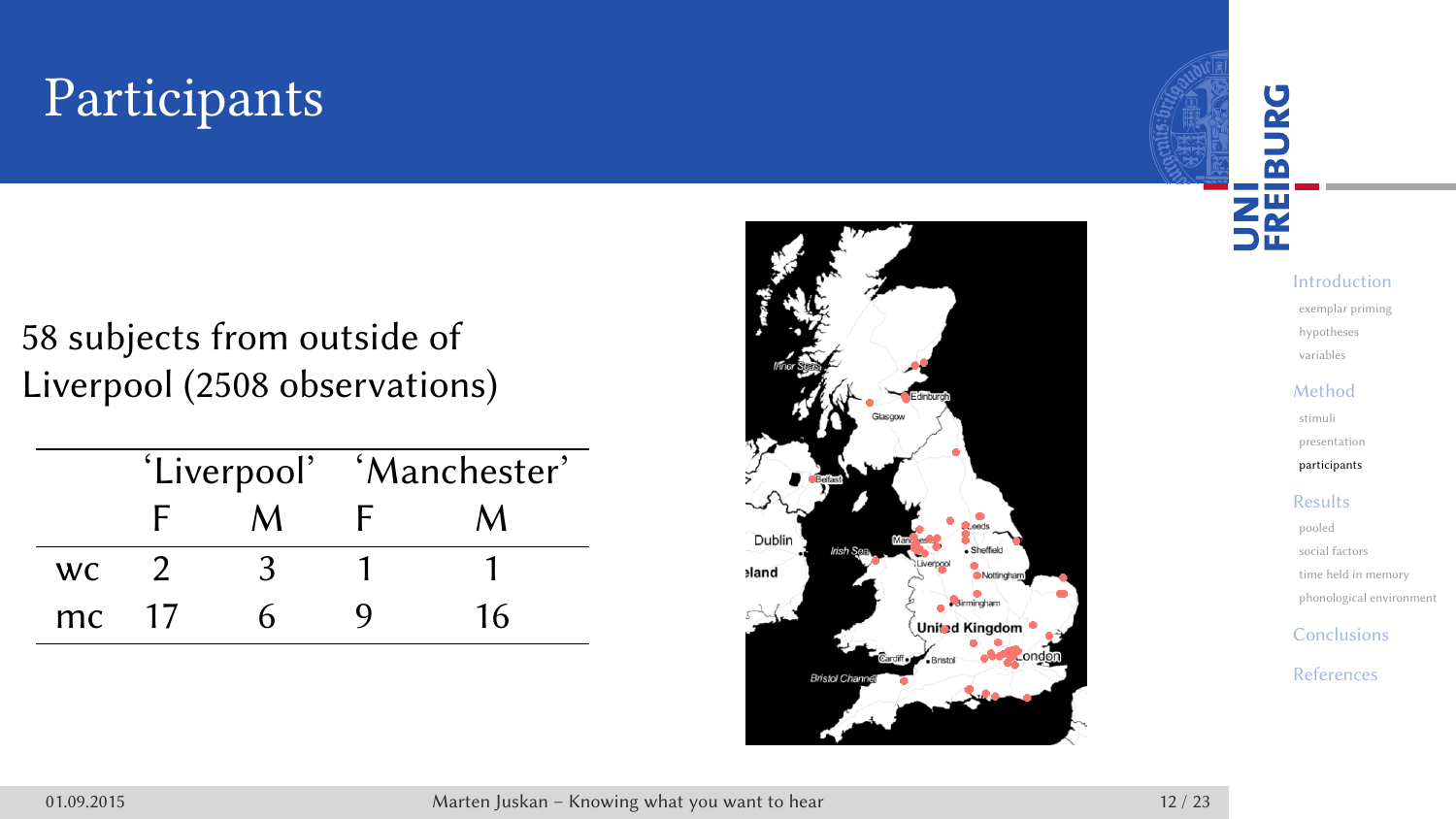## mixed linear effects models

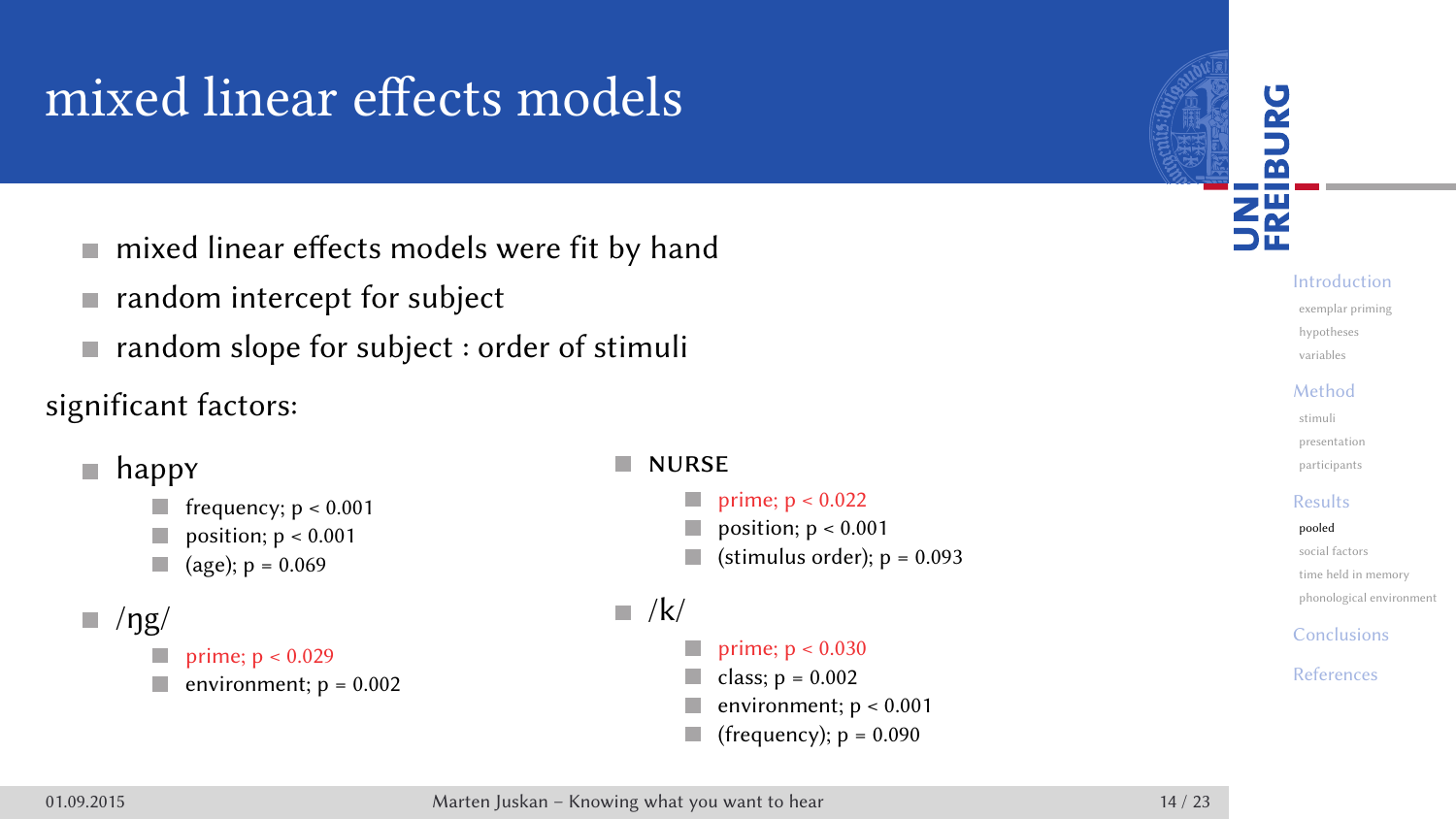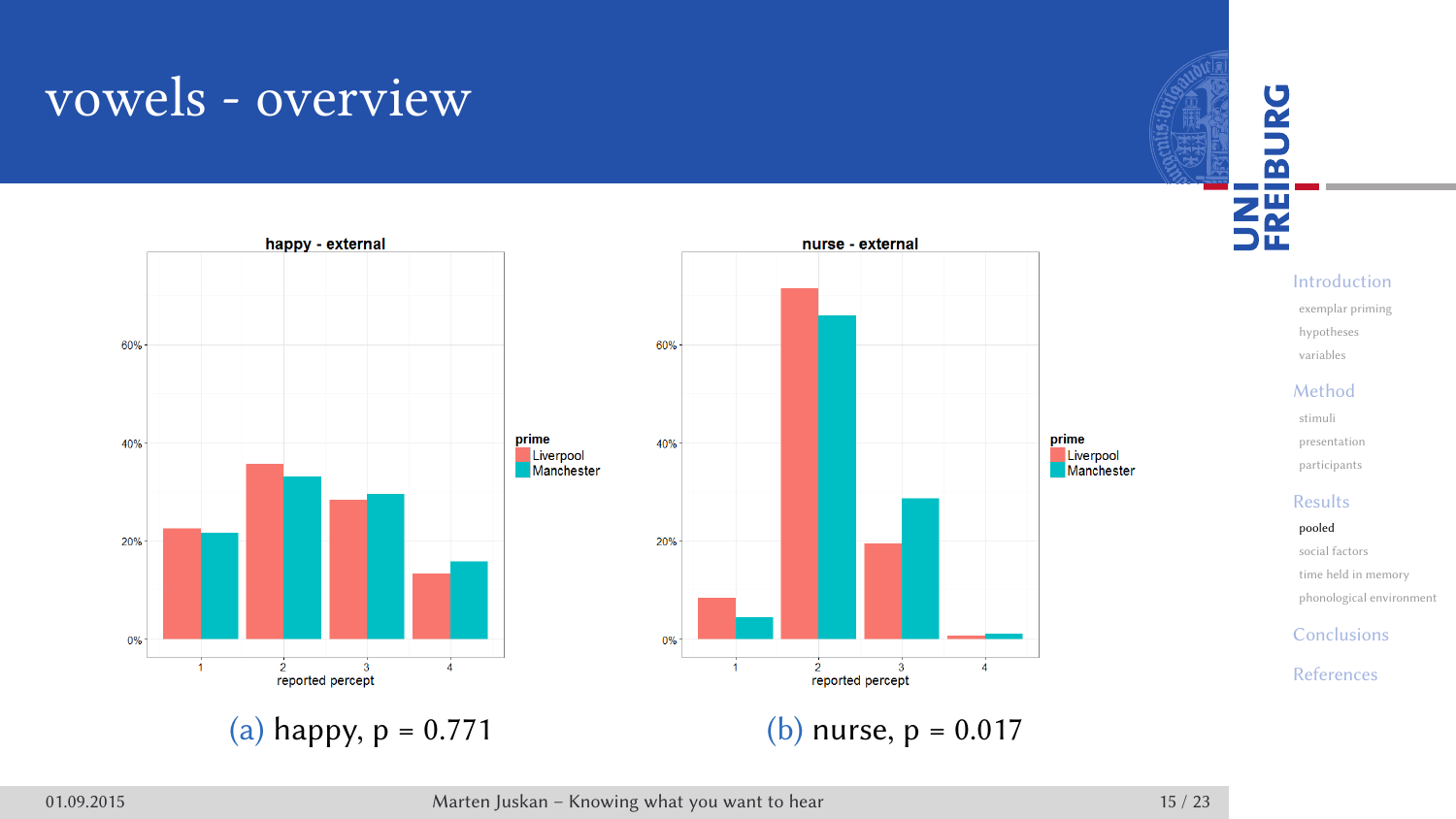

#### 01.09.2015 Marten Juskan – Knowing what you want to hear 16 / 23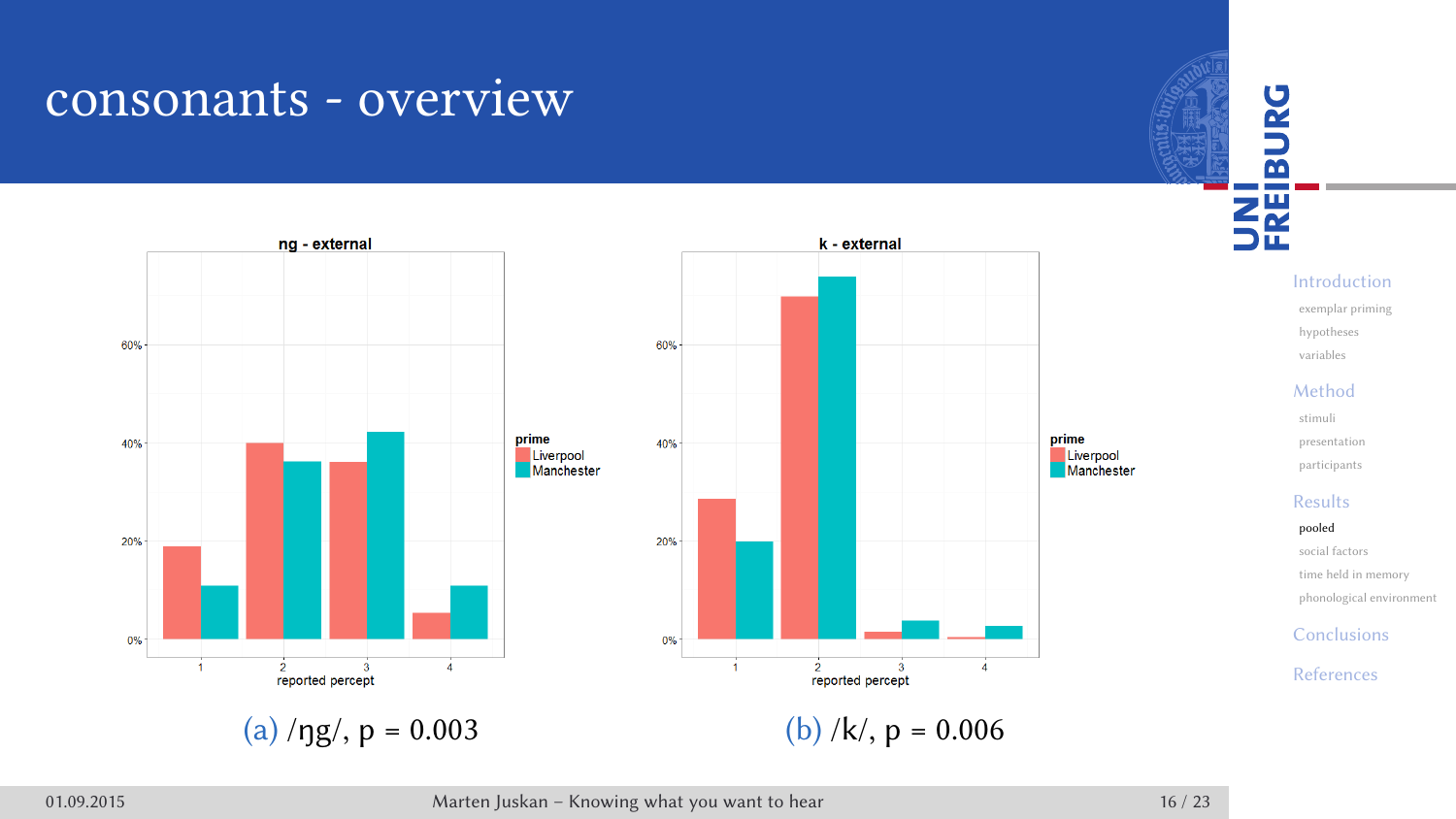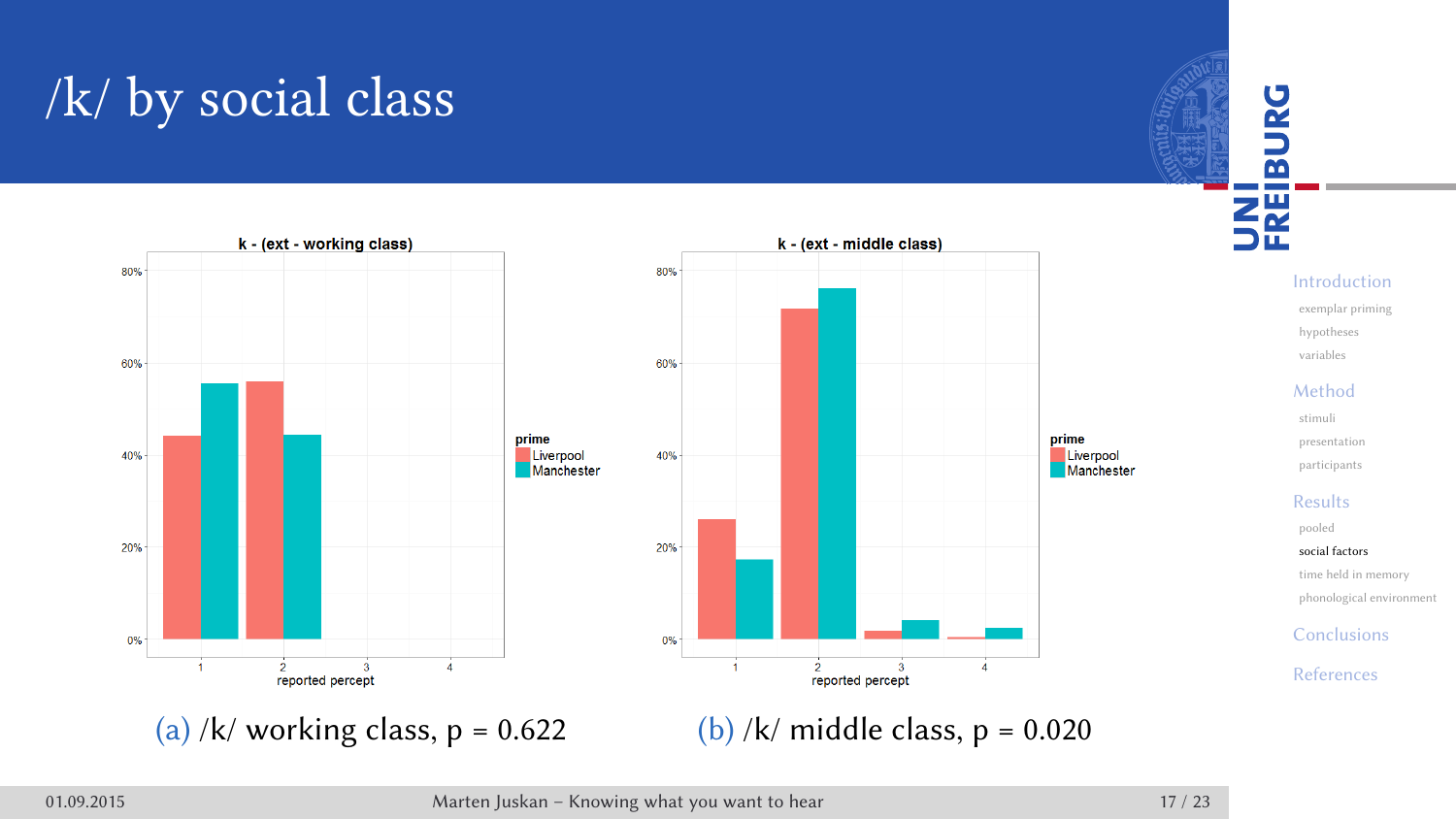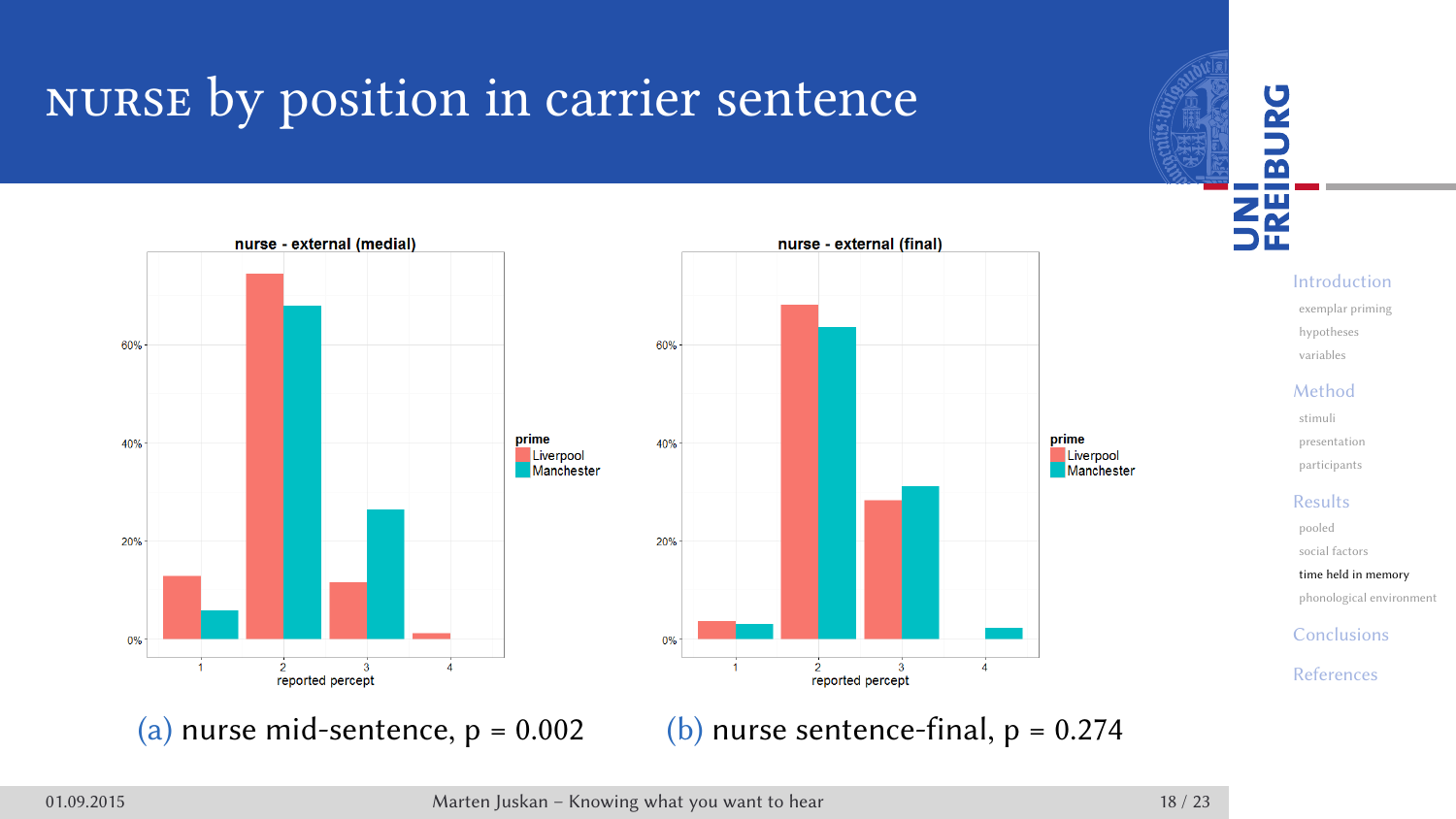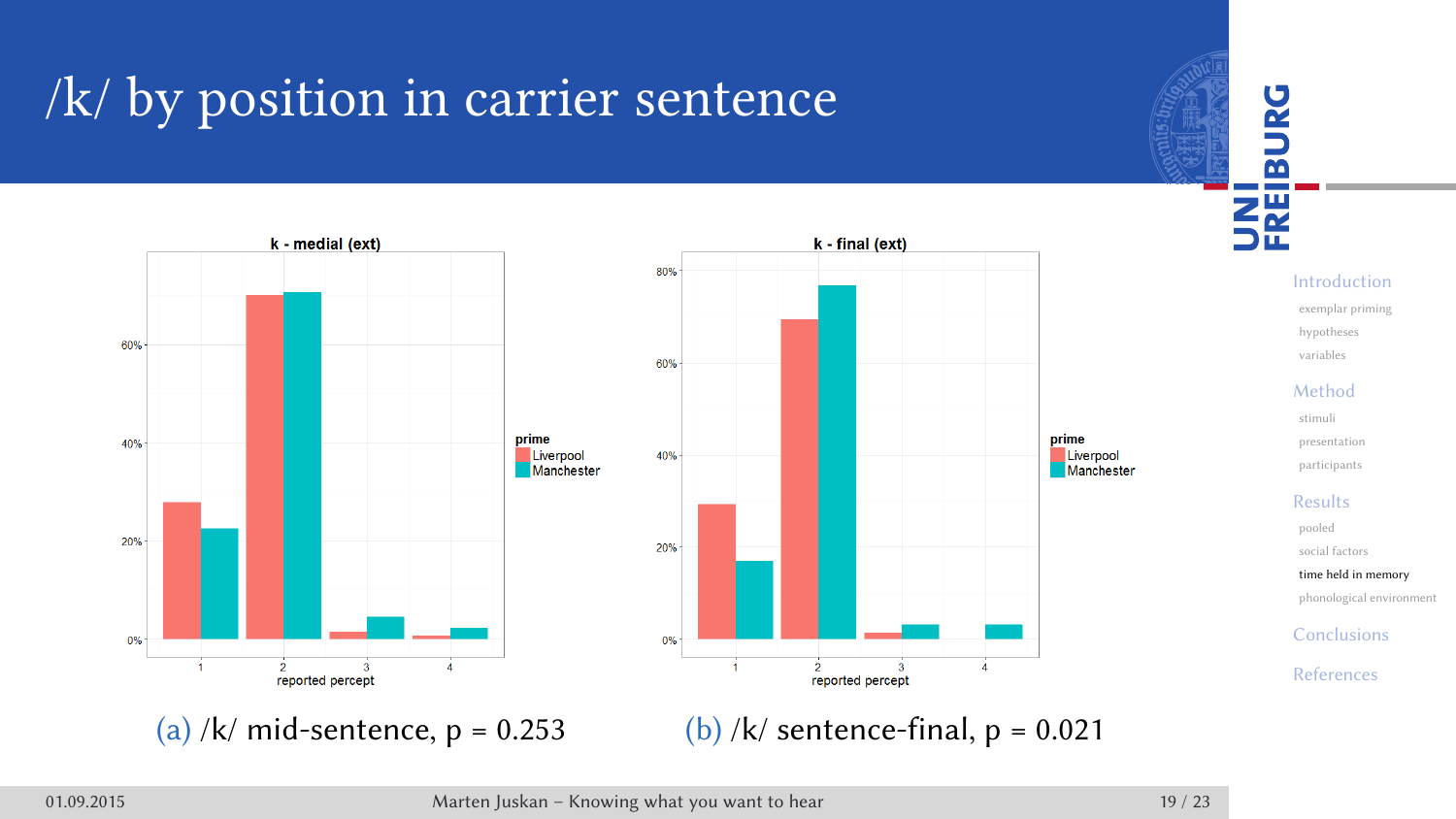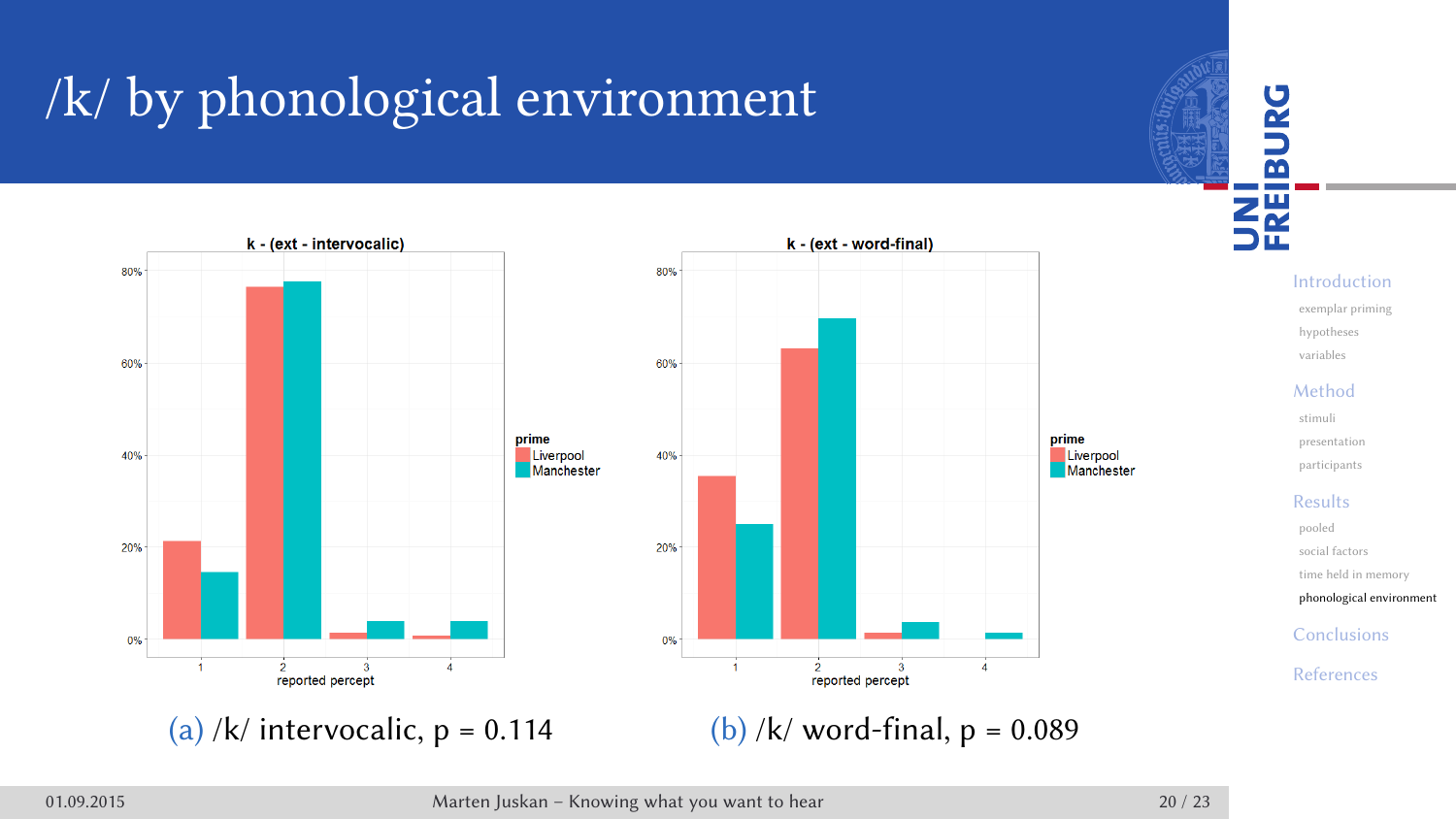## Conclusions

#### $\blacksquare$  priming works with vowels and with consonants

- $\blacksquare$  but presumably better with vowels
- phonetic distance might be an issue
- variables may not be easily comparable
- **I** direction of priming effect not always easily predictable
- **3** influence of time held in memory unclear (diverging evidence for nurse and /k/)
- **Example 3** salience of the variable seems to play a role
	- no priming effect for happy, weak one for velar nasal plus
	- relatively pronounced priming effects for nurse and /k/-lenition
	- some evidence for impact of social factors (rather speculative!)

Introduction exemplar primi hypothe variables Method

UNI<br>FREIBURG